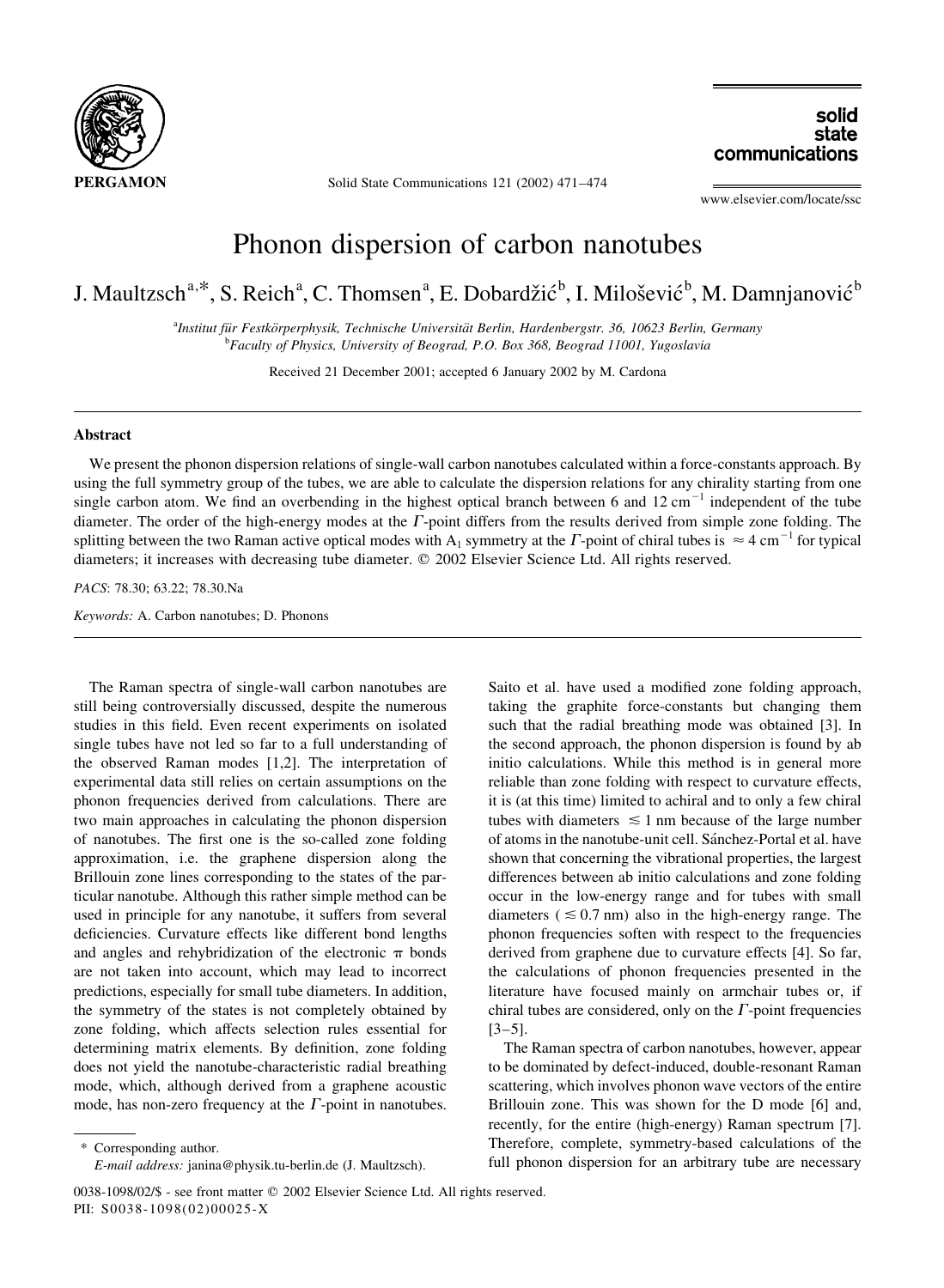

Fig. 1. Phonon dispersion of the (12,0) zig-zag tube. The bands with  $m = 0$  and  $m = n$  are given by bold lines. The symbols indicate the Raman active modes at the  $\Gamma$ -point; open circles denote A<sub>1e</sub>, squares  $E_{1g}$  and triangles  $E_{2g}$  symmetry. The dashed lines are the bands with  $m \in [1, n-1]$ ; they are four-fold degenerate for  $k \in$  $(0, \pi/a)$ , where a is the length of the unit cell.

for gaining further understanding of the Raman spectra and the vibrational properties in general.

Here, we present the phonon dispersion relations of both chiral and achiral isolated single-wall carbon nanotubes within a symmetry-based force-constants approach. We investigate the characteristics of the phonon dispersions relevant for the interpretation of Raman spectra and present their dependence on tube diameter and chirality.

A carbon nanotube is defined by the components  $(n_1, n_2)$ of the chiral vector, given in the basis of the graphene lattice vectors. The number of carbon atoms in the unit cell of the tube is 2q, where  $q = 2(n_1^2 + n_2^2 + n_1n_2)/n\mathcal{R}$ . *n* is the greatest common divisor of  $(n_1, n_2)$ ;  $\Re = 3$ , if  $(n_1 - n_2)/3n$ is integer, otherwise  $\mathcal{R} = 1$  [8]. A carbon nanotube is a single-orbit system, i.e. the whole tube can be constructed from a single carbon atom by the application of all the symmetry operations of the nanotube group [9]. Therefore, the solution of any eigenvalue-problem can in principle be reduced to the solution in the low-dimensional interior space of one atom. By this approach we are able to calculate the phonon dispersion of any carbon nanotube, with no limitations caused by the large number of atoms in the unit cell as for chiral tubes. In addition, the phonons are auto-



Fig. 2. (a)  $\Gamma$ -point frequencies of the high-energy bands of zig-zag tubes with  $m = 0$  (circles),  $m = 1$  (squares) and  $m = 2$  (triangles) as a function of tube diameter. Open symbols indicate the Raman active modes. (b) Same as in (a), but for armchair tubes. (c) Splitting of the two high-energy  $\Gamma$ -point frequencies with  $A_1$  symmetry in chiral tubes as a function of tube diameter.

matically assigned by their full set of symmetry quantum numbers, including the parity with respect to the twofold rotational axis perpendicular to the tube axis and, for achiral tubes, the vertical and horizontal mirror planes. For the type of quantum numbers we choose both, the  $km$  numbers, describing separately the purely linear and angular momenta, and the helical  $\tilde{k}$ *m* numbers, which are more convenient for the characterization of chiral tubes [9]. Calculations were performed using modified force-constants of graphite [10]. The change of the atom positions in the curved graphite sheet with respect to the flat graphene plane was incorporated by explicitly including the change in bond angle on the curved graphene wall. Additionally, we require vanishing energy of pure rotation around the tube axis (fourth acoustic mode). We included up to fourth nearest neighbor interaction in order to reproduce the experimentally observed overbending in the optical phonon bands. We verified the validity of our calculation by plotting the frequency of the radial breathing mode at the  $\Gamma$ -point  $(\omega_{RBM})$  as a function of inverse tube radius  $1/r$  and found  $(\omega_{\rm RBM}) = 1140 \text{ cm}^{-1}$  Å averaged over all chiralities, which is well in the range found by other groups [4,10,11]. Note, that in our calculations the force-constants of graphite are not additionally manipulated in order to obtain the radial breathing mode as in other force-constants calculations [3].

In Fig. 1 we show the phonon dispersion of the  $(12,0)$ zig-zag tube. The bold lines are the doubly degenerate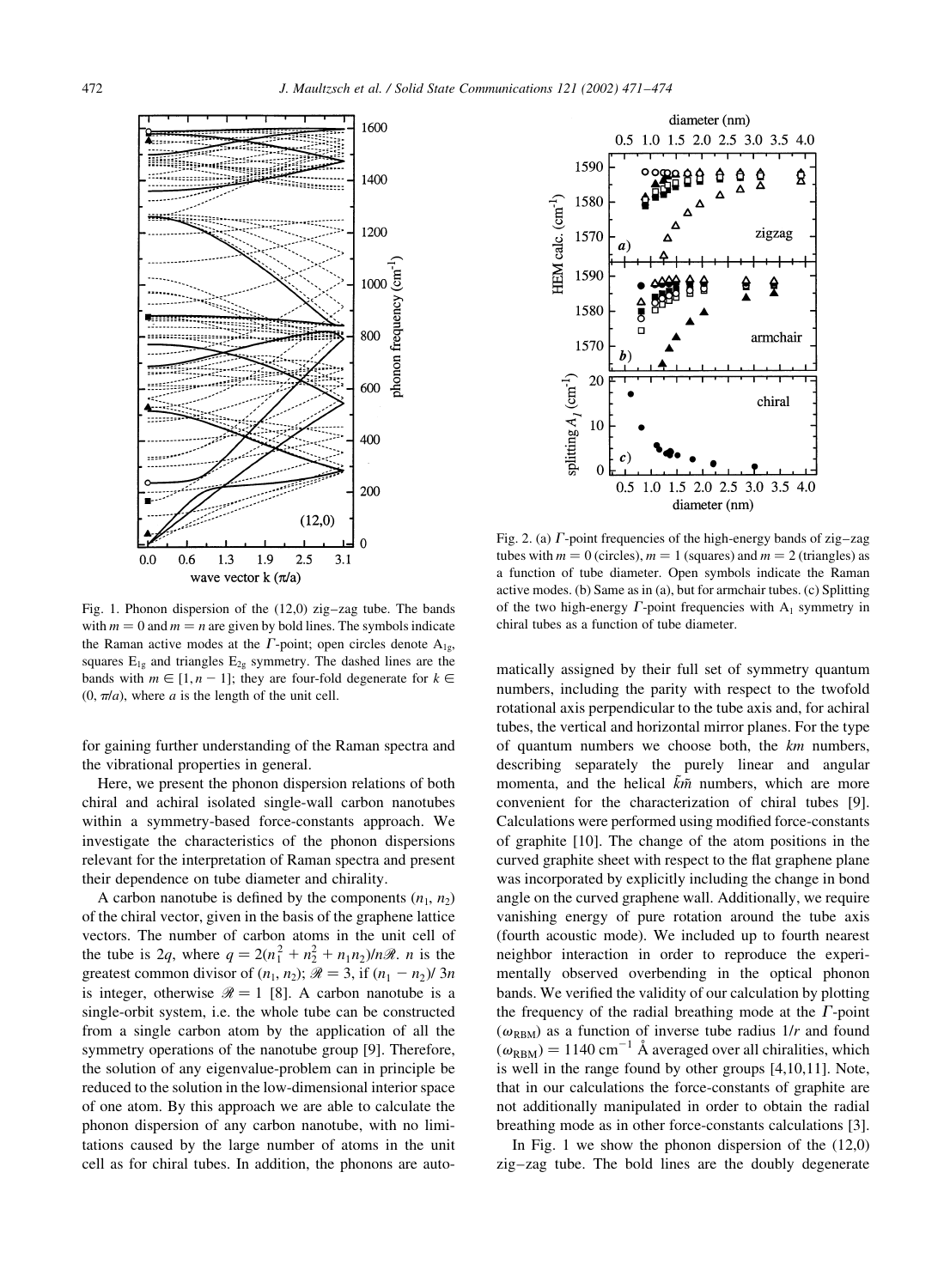

Fig. 3. Phonon dispersion of the (14,5) tube given by  $\tilde{k}\tilde{m}$  quantum numbers.  $q/n = 194$  and  $\mathcal{R} = 3$ . Because  $n = 1$ ,  $\tilde{m} = 0$ , i.e. there are only six phonon bands. At 2/3 of the Brillouin zone (dashed line) there is a minimum in the optical branch at about 1250 cm<sup>-1</sup> (grey line), which gives rise to the observed disorder Raman peak. Right: phonon dispersion of the (14,5) tube in linear quantum numbers;  $m = -96, ..., 97$ ; the number of bands is 1164.

bands with angular momenta  $m = 0$  and  $m = n$ , which contain the  $\Gamma$ - and  $M$ -point of graphene in the zone folding scheme. The symbols denote the Raman active modes at the *F*-point, where open circles indicate  $A_{1g}$ ( $_0A_0^+$ ), squares  $E_{1\sigma}$ ( $_0E_1^-$ ) and triangles  $E_{2\sigma}$ ( $_0E_2^+$ ) symmetry. All other bands (dashed lines) are four-fold degenerate for  $k \in$  $(0, \pi/a)$  [8]. For the highest  $m = 0$  optical branch the calculated overbending, i.e. the difference between the maximum and the  $\Gamma$ -point frequency, is about 12 cm<sup>-1</sup>, which is in good agreement with experiments performed on bundled single-wall nanotubes [12]. The overbending does not depend on the diameter of the tube but decreases with increasing chiral angle towards  $6 \text{ cm}^{-1}$  for armchair tubes.

In the high-energy range, the order of the phonon frequencies at  $\Gamma$  is different from what is expected in the simple zone folding approach. The phonon frequency with  $m = 0$  is the highest frequency; the  $m = 2$  frequency appears slightly below  $(7 \text{ cm}^{-1})$ . For zig-zag tubes with diameters larger than 1.49 nm [(19,0)], the upper two  $\Gamma$ -point frequencies

interchange, see Fig. 2(a). We find the same behavior in armchair (Fig. 2(b)) and chiral tubes with the interchange of the  $m = 0$  and  $m = 2$  frequencies at a tube diameter of 1.09 nm for armchair tubes  $[(8,8)]$ . The frequency ordering of the high-energy bands is in good agreement with the calculations by Saito et al. [3]. The frequencies in the zone folding approach which originate from the transversal optical branch of graphene are sorted as expected, i.e. with decreasing frequency  $m = 0$ , 1, 2 for all tubes. While in chiral tubes there are six Raman active high-energy modes  $(2A_1, 2E_1, 2E_2)$ , in achiral tubes only three of the highenergy modes are Raman active. These are, independent of the diameter, sorted by decreasing the frequency as  $E_{2g}$ ,  $A_{1g}$ ,  $E_{1g}$  and  $A_{1g}$ ,  $E_{1g}$ ,  $E_{2g}$  for armchair and zig-zag tubes, respectively, see Fig. 2. Therefore, besides selection rules, the high-energy peaks that are above the graphite  $\Gamma$ -point frequency cannot simply be assigned to  $E_{1g}$  and  $E_{2g}$  phonon modes as has been done, e.g. by Kasuya et al. [13].

From polarization-dependent Raman experiments on both



Fig. 4. Phonon dispersion of the (12.8) tube given by  $\tilde{k}$ m quantum numbers. m takes integer values from  $-n/2 + 1$  to  $n/2$ , i.e.  $m = -1, 0, 1, 2$ .  $q/n = 38$  and  $\mathcal{R} = 1$ . Bold lines indicate the bands with  $\tilde{m} = 0$ .